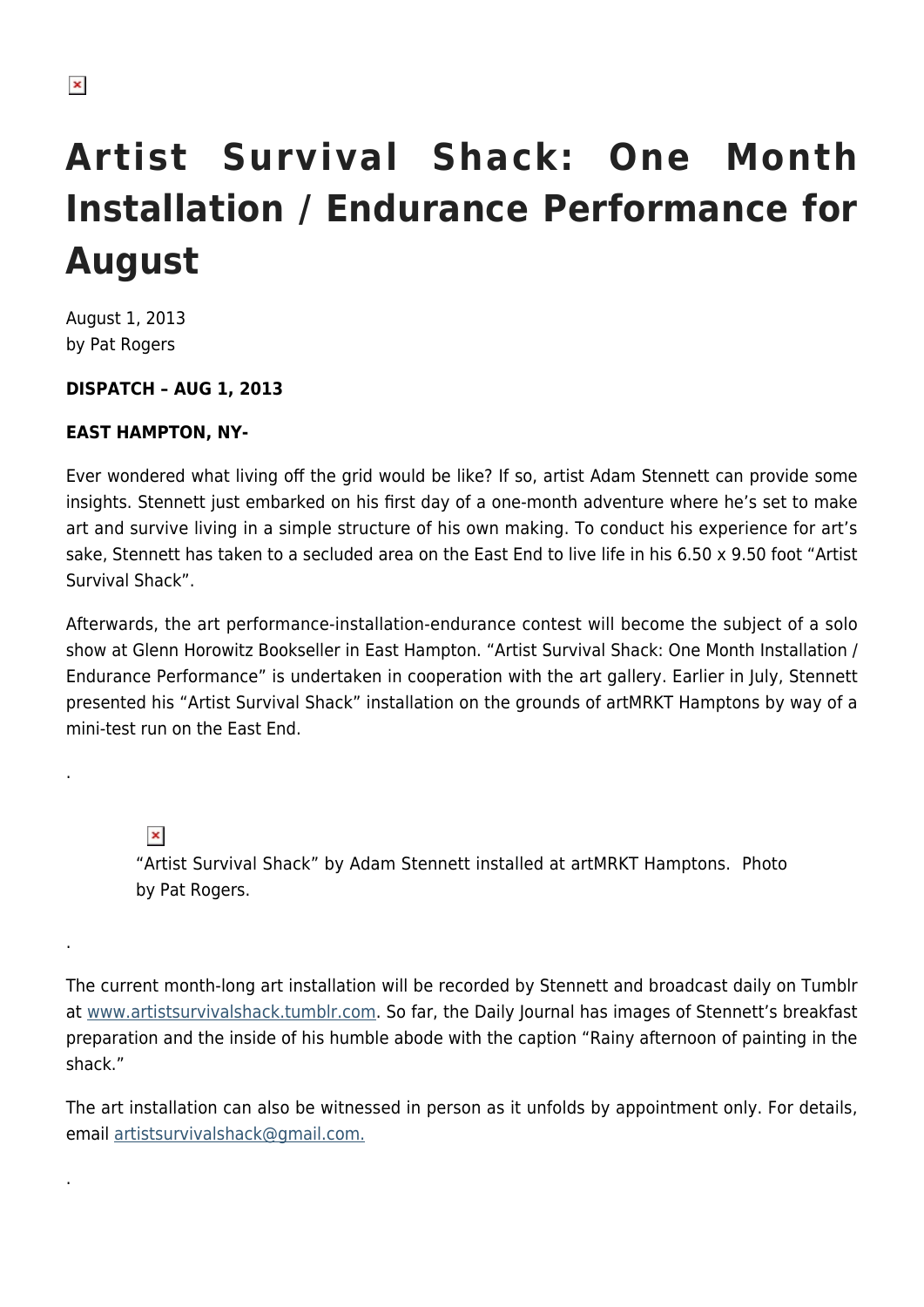"Artist Survival Shack" by Adam Stennett. Courtesy of the artist.

The point of the month-long installation is for Stennett to "…survive physically and spiritually and to create a body of work," according to the artist. To prepare, he spent months researching other people's experiences in living simply in small quarters, said Stennett during his "Artist Survival Shack: 96 Hour Test Run" at artMRKT Hamptons in July.

To bring it down to the bones, Stennett has only brought with him supplies, food and water and materials to make art. He will not leave the area until Aug. 31, according to the project announcement.

If you're curious about what Stennett could have deemed necessary for his month-long art installation-experience, following are a few images of his Artist Survival Shack situated on the grounds of the Bridgehampton Historical Society during artMRKT Hamptons three-day art fair:

#### $\pmb{\times}$

Adam Stennett inside his "Artist Survival Shack" at artMRKT Hamptons. Photo by Pat Rogers.

 $\pmb{\times}$ 

 $\pmb{\times}$ 

.

.

.

.

.

.

"Artist Survival Shack" by Adam Stennett.

 $\pmb{\times}$ 

"Artist Survival Shack" by Adam Stennett.

#### $\pmb{\times}$

"Artist Survival Shack" by Adam Stennett.

 $\pmb{\times}$ "Artist Survival Shack" by Adam Stennett.